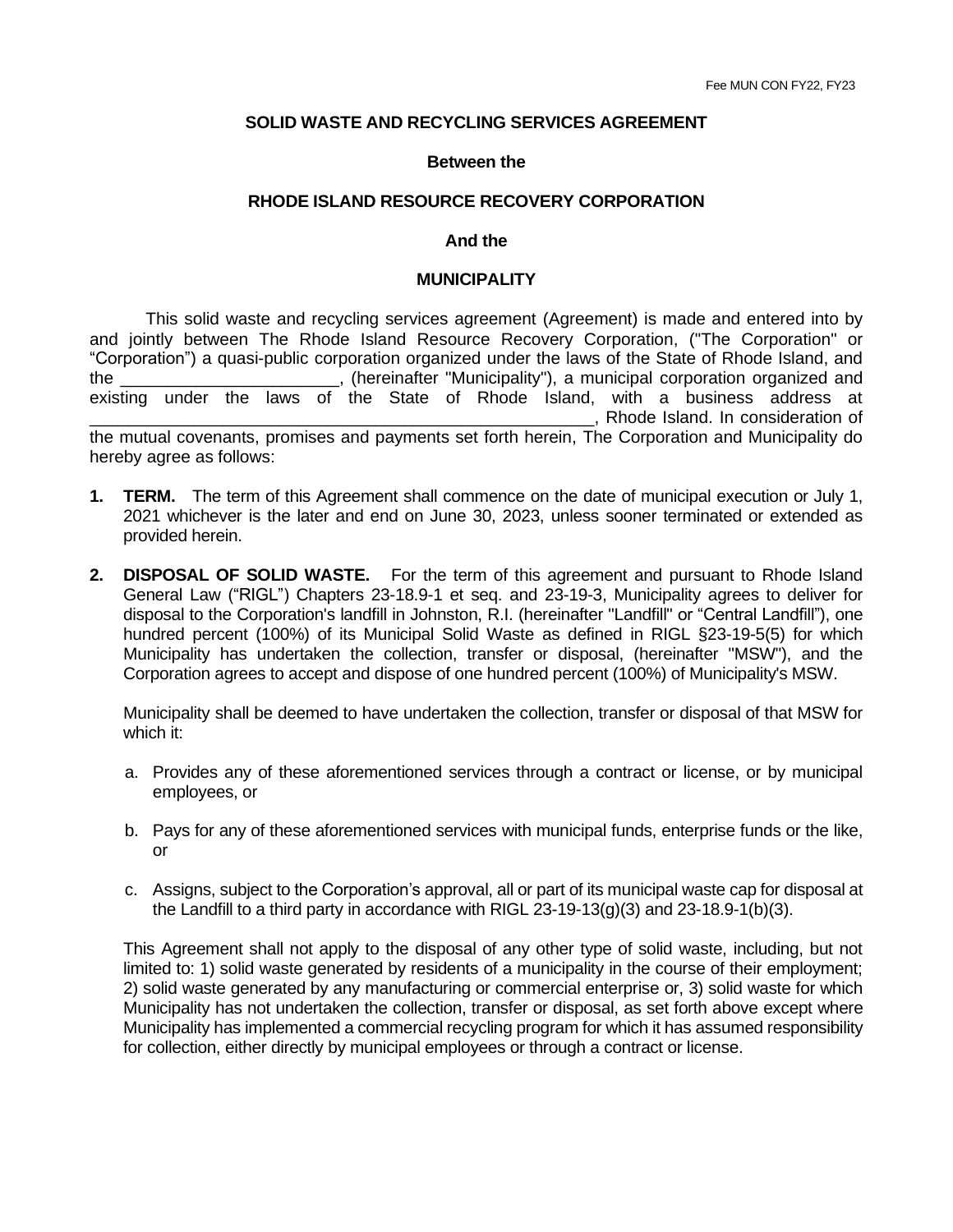- **3. COMPLIANCE WITH LAWS.** Municipality agrees to use its best efforts to ensure that it, its agents and contractors, and all MSW, Mixed Recyclables, as defined herein below, and other materials delivered to the Corporation's facilities by Municipality, its agents and contractors will comply with all state and federal laws and R.I. Department of Environmental Management, U.S. Environmental Protection Agency, and Corporation rules, regulations, and policies including any facility site regulations and policies. Municipality, and its agents, contractors and employees, shall abide by all Corporation work rules, practices and procedures. While they are present on Corporation property, Municipality, and its agents, contractors and employees, shall act in a safe, efficient and workmanlike fashion. The failure or refusal of Municipality, or any agent, contractor or employee of Municipality to go, act, or follow instructions of a Corporation official, operating manager or other responsible person of the Corporation or its Agents are grounds for the ejection of such person from Corporation property, and the removal of Municipality's, or any agents, vehicle, whether or not it has been off-loaded. The Corporation's "On-Site Safety Policy" is attached and incorporated herein by reference (Attachment 1).
- **4. FEES FOR THE DISPOSAL OF MSW.** For the duration of the term of this Agreement, Municipality agrees to pay the Corporation the municipal disposal fee set in accordance with the Rule "Municipal Solid Waste Disposal Fee Pricing Structure and Procedure", §845-RICR-00-004 (Attachment 2), as adopted by the RIRRC Board of Commissioners on December 9, 2020, for the disposal of all its MSW up to its annual MSW Cap. The municipal disposal fee will be forty-seven dollars (\$47.00) per ton in Fiscal Year 2022 (the one-year period from July 1, 2021 through June 30, 2022) and fifty-four dollars (\$54.00) per ton in Fiscal Year 2023 (the one-year period from July 1, 2022 through June 30, 2023).

"Municipal Solid Waste Cap (MSW Cap)" means the MSW tonnage established by the Corporation for each municipality to dispose of at the municipal disposal fee. The MSW Cap is calculated in accordance with the Rule "Rhode Island Resource Recovery Annual Municipal Solid Waste Cap Allotments," §845-RICR-00-003 (Attachment 3). The MSW Cap shall be adjusted each year according to the procedures outlined in Attachment 3. The Corporation shall notify municipalities of the new MSW Caps no later than April 1.

During Fiscal Year 2022, Municipality agrees to pay the Corporation ninety dollars (\$90.00) per ton for disposal of all MSW in excess of its annual MSW Cap. During Fiscal Year 2023, Municipality agrees to pay the Corporation one hundred dollars (\$100.00) per ton for disposal of all MSW in excess of its annual MSW Cap.

There shall be a minimum charge of one (1) ton for any load of MSW.

- **5. BILLING AND PAYMENT.** The Corporation shall bill Municipality monthly for the services rendered and Municipality agrees to pay all sums due within thirty (30) days of invoice date.
- **6. EARLY PAYMENT DISCOUNT.** Upon receipt of full payment of an invoice within twenty (20) days of the invoice date which brings the Municipality's outstanding balance to zero, Municipality shall receive a one-and-one-half percent (1.5%) discount from the invoice's amount. Municipality's eligibility expires monthly and is renewed monthly with the issuance of each month's invoice.
- **7. MUNICIPAL RECYCLING AND DIVERSION PLANS.** Pursuant to RIGL § 23-19-13(e)(3), the municipality's 2021-2022 Recycling and Diversion Plan serves as an addendum to this contract. It includes a residential and municipal waste stream evaluation and a description of the process by which thirty-five percent (35%) of its solid waste will be recycled and fifty percent (50%) of its solid waste will be diverted from landfilling. The Municipality is responsible for implementing the plan and reporting on the results. Reporting will be accomplished through completion of the Corporation's 2021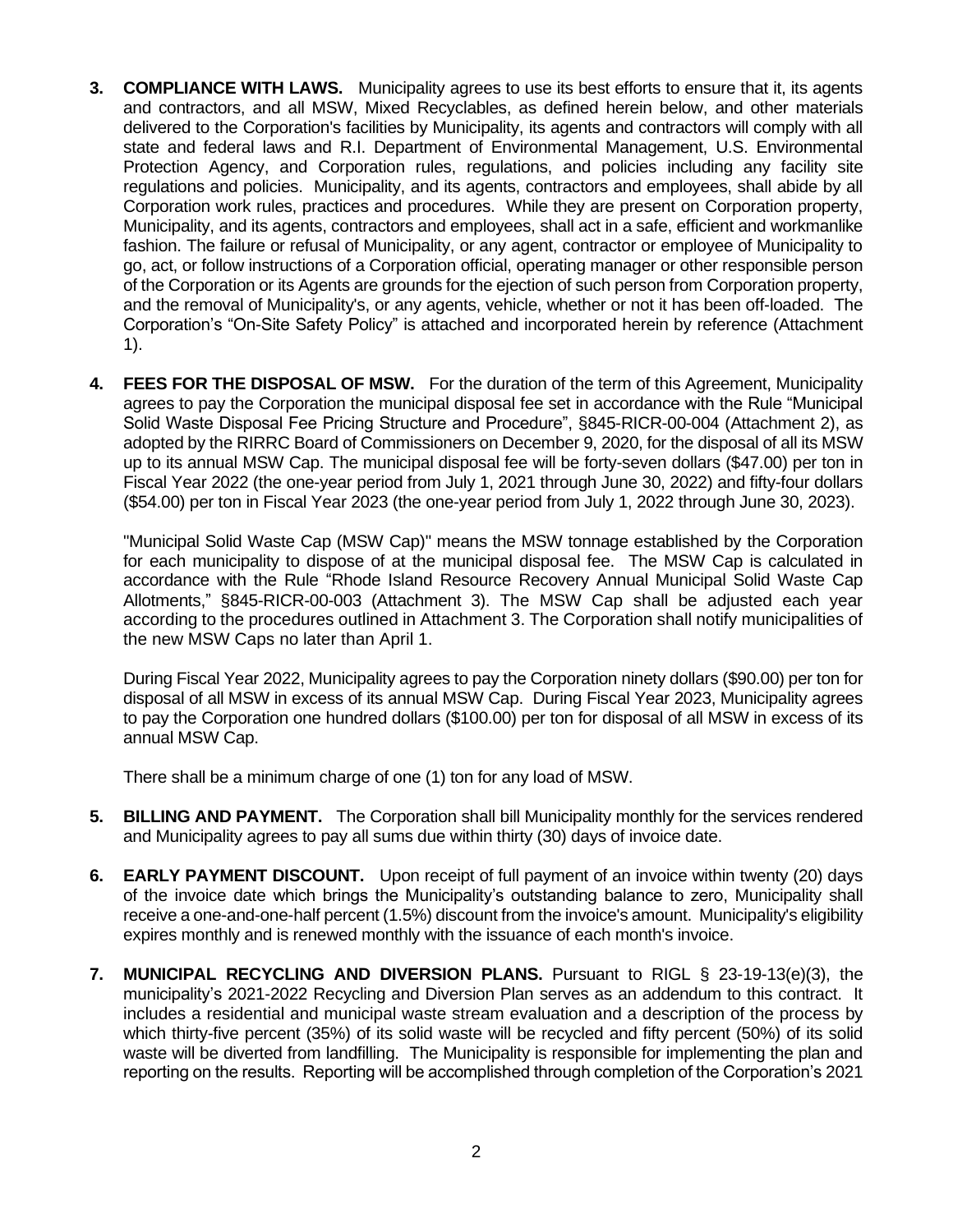annual data survey. An updated municipal recycling and diversion plan for the 2023 and 2024 time frame will be provided to the Corporation prior to February 1, 2023.

**8. DELIVERY OF RECYCLABLES FOR PROCESSING.** Municipality agrees to deliver to the Corporation's Materials Recycling Facility (hereinafter "MRF") at 33 Shun Pike in Johnston one hundred percent (100%) of the Mixed Recyclables, as defined herein below, which are collected within its borders under its municipal recycling program, unless specifically allowed to deliver Mixed Recyclables, as defined herein below, elsewhere. Municipality must request in writing permission from the Executive Director to direct mixed recyclables to an alternate recycler via a variance request, due to the Corporation by June 1 for the following fiscal year. Requests will be considered on a two year basis that coincides with the term of this agreement.

The Corporation agrees to process and market one hundred percent (100%) of said Mixed Recyclables that are delivered to the Corporation and meet the criteria outlined in the Corporation's "Materials Acceptance Criteria", attached and incorporated herein by reference (Attachment 4) for as long as such markets exist and it is economically beneficial to do so. For purposes of this Agreement, "Mixed Recyclables" generally includes materials defined as recyclable by the Materials Acceptance Criteria and generated by a household during the normal course of the day which are then placed in a recycling container set out for collection or are delivered to a recycling drop off. Municipality agrees to deliver these Mixed Recyclables regardless of whether these Mixed Recyclables are collected in a curbside program or through a drop-off program. Additional materials may be allowed in the program from time to time, and would therefore be subject to the terms of this Agreement. Mixed Recyclables properly delivered to the Corporation in accordance with its policies shall not incur a tip fee, pursuant to RIGL §23-19-31.

- **9. TRANSFER OF MATERIALS.** Municipality must apply to the Corporation in writing for permission to use a transfer station to transfer Mixed Recyclables or MSW from a curbside collection vehicle to a trailer truck for transport to Corporation facilities. These materials can be transferred only if the Corporation grants permission in writing to do so and all transfers must comply with the Corporation's Municipal Transfer Policy (Attachment 5).
- **10. DISPOSAL FEES FOR OTHER MATERIALS.** Municipality agrees to pay the Corporation, any appropriate fees for materials delivered as set forth in the attached Fee Schedule and incorporated herein by reference (Attachment 6). Municipality agrees to only deliver materials that the Corporation accepts as outlined in Attachment 4 (Materials Acceptance Criteria). Municipality is encouraged to find alternate disposal or recycling options for other materials that can be diverted from the Central Landfill, including appliances (white goods), batteries, construction & demolition debris (C&D), leaf & yard waste, scrap metal, unrecoverable (non-recyclable) mattresses, tires and wood pallets, but excluding Mixed Recyclables as defined in Section 8.
	- a) **Leaf & yard waste**. For the term of this agreement and pursuant to RIGL 23-19-3(17), Municipality agrees to pay the Corporation a fee of zero dollars (\$0.00) per ton for leaf and yard waste up to its annual leaf and yard waste Cap. "L&YW Cap" shall mean the leaf and yard waste tonnage established by the Corporation for each municipality. The leaf and yard waste Cap is calculated by multiplying the municipal population (as determined by the State of Rhode Island Statewide Planning Population Projections) by 0.025 tons. L&YW Caps shall be adjusted annually and disseminated with the MSW Cap, in accordance with the " Rhode Island Resource Recovery Annual Municipal Solid Waste Cap Allotments," (Attachment 3). The new L&YW Cap shall be distributed to Municipality no later than April 1 each year. Municipality agrees to pay the Corporation the fee in accordance with RIGL 23-19-3, currently set at twenty-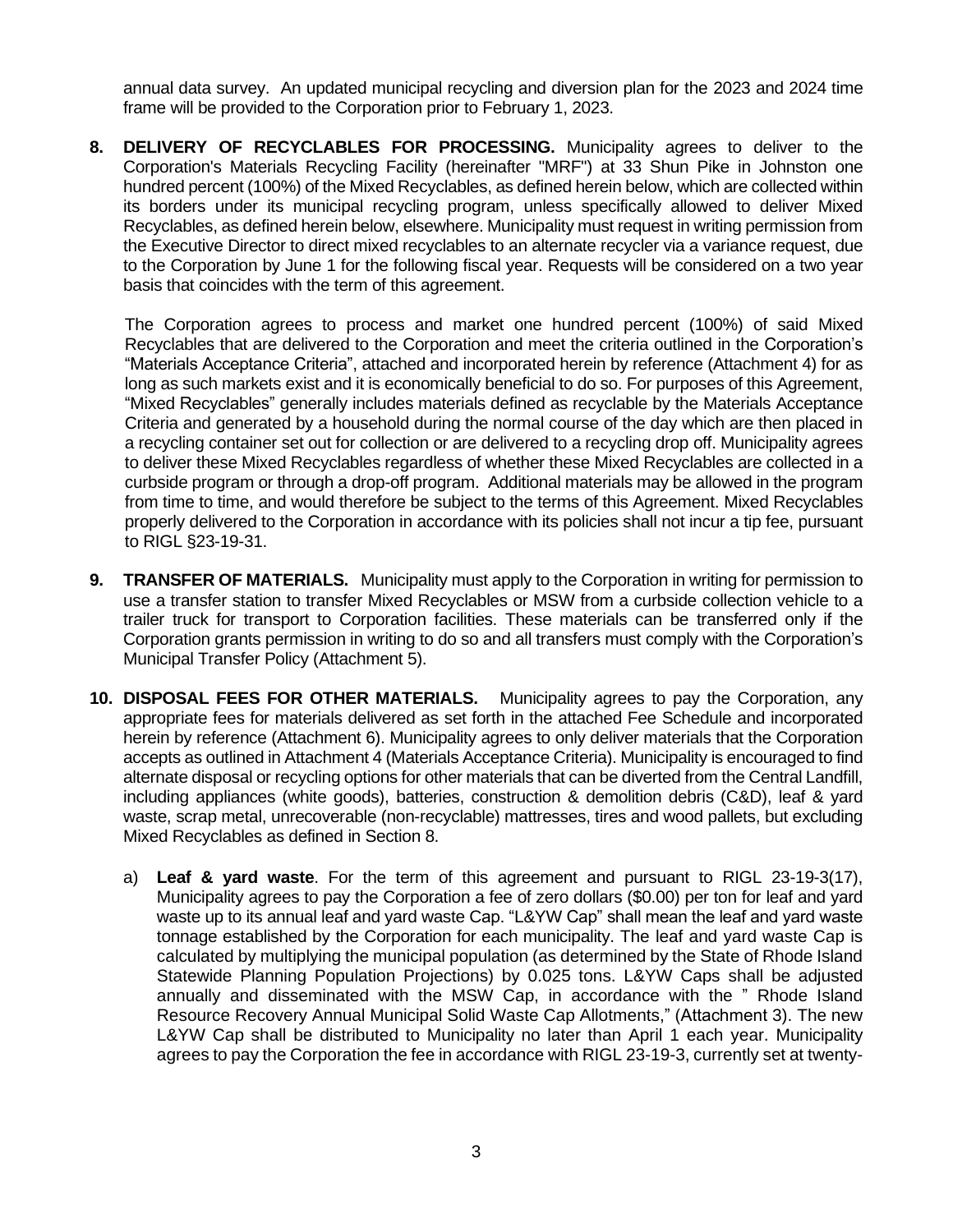five dollars (\$25.00) per ton, for the acceptance of all leaf and yard waste in excess of its annual L&YW cap. The over the cap fee is established by State law and subject to change.

Municipalities shall have the opportunity to request leaf and yard waste cap from each other to hedge against overages. The Municipal Leaf and Yard Waste Debris Cap Sharing Policy and Form are attached to this Agreement as Attachment 7, attached and incorporated herein by reference.

- b) **Construction and Demolition Debris (C&D).** Acceptable Municipal C&D is only that material as defined by RI Department of Environmental Management Solid Waste Regulation, §250-RICR-140-05-1. Municipal C&D tonnage is considered MSW and will be applied against the Municipality's annual MSW Cap as defined in Section 4 of this Agreement and charged accordingly. It is recommended that municipalities attempt to find alternate outlets for C&D.
- c) **Rejected Loads.** There will be an Equipment Use/MRF Rejected Load Handling Charge assessed for any load of municipal recyclables that are rejected by the MRF, requiring reloading into a RIRRC vehicle for transfer to the landfill. The tonnage associated with the rejected load will be charged to the Municipality at its MSW rate and applied to the Municipality's MSW Cap.

## **MRF Load Inspection and Rejection Procedure**:

The minimum quality standards have been established for Mixed Recycling and are defined in Attachment 4, Materials Acceptance Criteria. The rejection of a load by the MRF inspector is binding on all parties. The Corporation will notify the Municipality electronically (e-mail) of any rejected loads, generally within 24 hours after the close of business on the day of the rejected load. Load rejection notification will normally be in the form of a report identifying the material quality issue and include photographs of the contamination. Continued failure of a customer to meet the minimum quality standards could result in a determination that this agreement has been breached. Municipality shall have the right to appeal the termination of the Agreement, and the appeal shall be heard by the Corporation's Board of Commissioners.

- **11. COMPOST FOR CONTRACT MUNICIPALITIES.** The Corporation will, from time to time, make finished compost available free of charge, subject to the provisions of Attachment 8, attached and incorporated herein by reference, to those municipalities with current and fully effective Agreements who have also delivered leaf and yard waste to the Corporation during the current fiscal year. When finished compost is available for free distribution to the aforementioned municipalities, the Corporation will provide notice and the municipalities will be allowed to request free compost for their use, as outlined in the Compost Distribution Policy, Attachment 8.
- **12. RECYCLING INCENTIVES.** To be eligible to participate in the recycling incentive program, municipalities must have a current, fully executed Agreement with the Corporation. The incentive program shall include:
	- a) When the Board of Commissioners authorizes, a MRF profit share shall be offered to eligible municipalities. MRF profit share will be based on a consistent measure of profit from the MRF operation and shared 50-50 between RIRRC and the municipalities as a group. The municipal share shall be distributed to those municipalities with executed Agreements based on the per ton pro rata share of municipal recyclables delivered to the MRF. The MRF profit will be calculated as the revenue derived from the sale of all MRF commodities less: all direct operating expenses from the MRF, capital depreciation associated with the MRF, disposal of process residue from the MRF, program grants and funding provided to municipalities, and a share of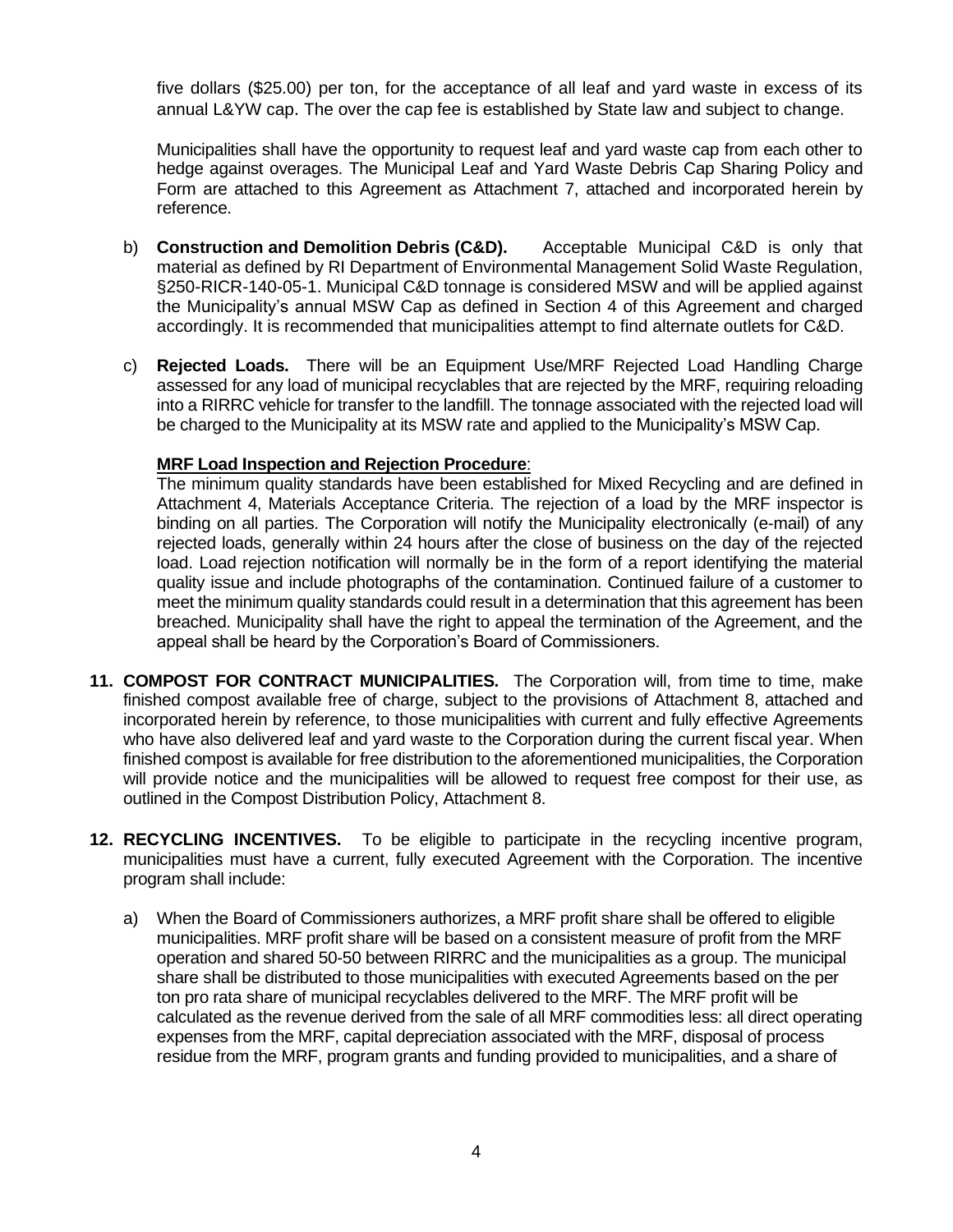RIRRC administrative overhead. Municipality must use the recycling profit shares to further enhance and expand the municipal recycling and diversion program. Please use "Recycling Profit Share Annual Reporting Form" (Attachment 9) to record and report to the Corporation the use or intended use of the prior year's profit share. The annual reporting form is due to the Corporation by August 1 of each year.

Condition - The Corporation will offset any and all profit share funds from any amounts due to the Corporation from the Municipality with a receivable greater than sixty (60) days on the Corporation's monthly Account Receivable Aged Balance Report.

- b) When the Board of Commissioners authorizes, a competitive waste reduction and recycling enhancement grant program will provide funding for RIRRC approved municipal proposals as outlined in the "Municipal Grant Policy," Attachment 10, attached and incorporated herein by reference. Grant awards must be used solely for the purpose for which they were approved. Grants are not transferable, either year to year or entity to entity.
- c) A twenty five percent (25%) discount shall be applied to the Corporation's wholesale price for standard curbside recycling bins.
- d) A "Fiscal Year-End Tip Fee Rebate (Rebate)" is defined as a fixed per ton refund for MSW disposed, in accordance with paragraph 2 of this Agreement, at the Corporation's facilities during FY22 and FY23. This Rebate is offered to those municipalities that qualify based on the following recyclable percentages.
	- i) Zero dollar Rebate: Applies to any municipality that delivers Mixed Recyclables between zero percent (0%) and twenty-four and ninety-nine hundredths percent (24.99%) of its solid waste at the MRF.
	- ii) One Dollar (\$1.00) Rebate: Applies to any municipality that delivers Mixed Recyclables between twenty-five percent (25%) and twenty-nine and ninety-nine hundredths percent (29.99%) of its solid waste at the MRF.
	- iii) Two Dollars (\$2.00) Rebate: For any municipality that delivers Mixed Recyclables between thirty percent (30%) and thirty-four and ninety-nine hundredths percent (34.99%) of its solid waste at the MRF.
	- iv) Three Dollars (\$3.00) Rebate: For any municipality that delivers Mixed Recyclables greater than thirty-five percent (35%) or more of its solid waste at the MRF.

The Corporation shall issue a Rebate not later than September 1, 2022 and 2023 to those Municipalities qualifying for a year-end tipping fee adjustment according to the municipality's actual recorded tonnage delivered to the MRF and in accordance with the provisions of the Municipality's current Agreement with the Corporation.

**13. INFORMATION.** If Municipality engages the services of a private company or contractor to collect and/or transport MSW or Mixed Recyclables, then a copy of this Agreement shall be included in any request for bids and incorporated as a part of any agreement between Municipality and the private party/contractor and the agreement between Municipality and the private party/contractor shall expressly require the private party/contractor to abide by the terms of this Agreement.

# **14. TERMINATIONS AND REMEDIES.**

a) **TERMINATIONS.** The Corporation has the absolute right in its sole discretion to terminate this Agreement if the Corporation determines that Municipality is not abiding by the terms of this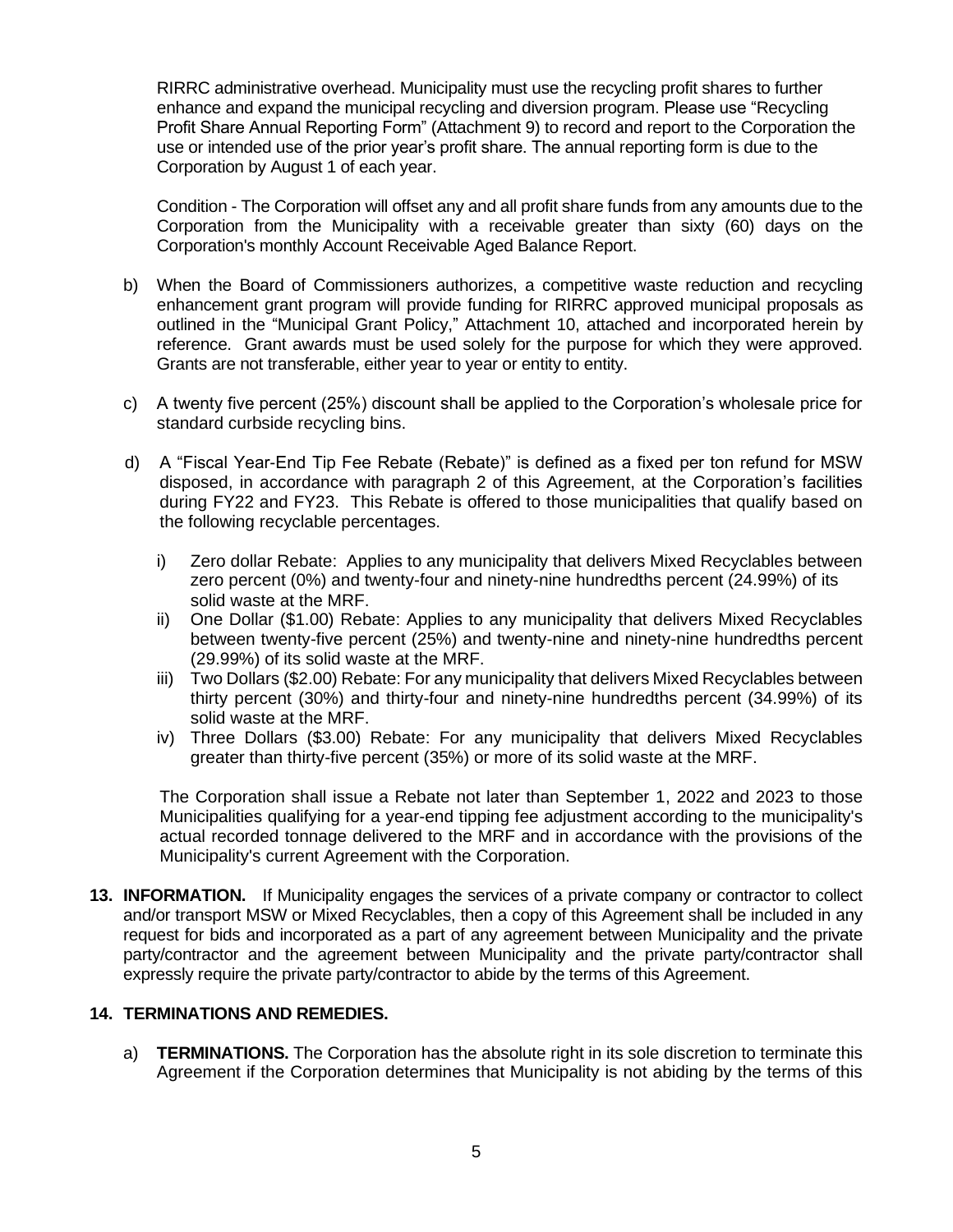Agreement or is otherwise not acting in conformance with Rhode Island laws and/or State regulations. Municipality shall have the right to appeal any termination of the Agreement, and the appeal shall be heard by the Corporation's Board of Commissioners.

- b) **REMEDIES.** Failure of Municipality or the Corporation to perform the obligations hereunder shall constitute a breach of contract. Ten business days after providing the other party with notice of a breach of contract, a party may take any or all of the following steps:
	- i) Commence an action for damages and for injunctive relief;
	- ii) Pursue any other remedies available to it by law; and/or

Any delay or failure in the performance by either party hereunder shall be excused to the extent caused by the occurrence of a Force Majeure. For purposes of this Agreement, "Force Majeure" shall mean a cause or event that is not reasonably foreseeable or otherwise caused by or under the control of the party claiming Force Majeure, including acts of God, fires, floods, explosions, riots, wars, hurricane, sabotage terrorism, vandalism, accident, restraint of government, governmental acts, injunctions, labor strikes, and other like events that are beyond the reasonable anticipation and control of the party affected thereby, despite such party's reasonable efforts to prevent, avoid, delay, or mitigate the effect of such acts, events or occurrences, and which events or the effects thereof are not attributable to the party's failure to perform its obligations under this Agreement.

- **15. UNACCEPTABLE MATERIALS.** Neither MSW nor Mixed Recyclables delivered pursuant to this Agreement may contain any waste generated or collected outside the State of Rhode Island, hazardous waste, as defined in Subsection 23-19.1-4 (4) (i) of the Rhode Island General Laws or any other waste which U.S. Environmental Protection Agency, R.I. Department of Environmental Management or Corporation statutes or regulations prohibit for acceptance at the Resource Recovery facilities.
- **16. LICENSE RESTRICTIONS AND REQUIREMENTS.** Municipality agrees to be bound by any additional requirements and/or restrictions, which may be imposed by the Environmental Protection Agency, the RI Department of Environmental Management, or any other local agency, as a requirement of its operating license(s) or by a change in the regulations.
- **17. HOURS OF OPERATION.** The normal hours for receiving materials at the facility are Monday through Friday from 6:00 a.m. to 3:45 p.m., and Saturday 6:00 a.m. to 12:00 p.m., (except following a state holiday, whereby the Landfill will remain open until 1:00 p.m. on Saturday). The Corporation may change these hours upon reasonable notice to Municipality. Municipalities may request an extension of the normal hours of operation due to extreme or unforeseen events, such as natural disasters. The Corporation has sole discretion to grant such requests. Should the Governor of the State of Rhode Island declare an official state of emergency resulting in road closures leading to the Corporation facilities, the Corporation shall comply with the executive order immediately. In such cases, reasonable notice of facility closure or a change in operating hours may not be able to be provided.
- **18. GENERAL RELEASE.** Municipality, or its employees, agents, subcontractors or assigns (hereinafter referred to as "Releasors"), in consideration of travelling on the property of the Rhode Island Resource Recovery Corporation do hereby release, and forever quitclaim unto the said Corporation all manner of actions, claims and demands arising out of any assistance that the Corporation may give to the Releasors in pushing, towing, loading or cleaning any vehicles owned, rented, subcontracted or otherwise utilized to transport Releasors materials that may be stopped from progressing for any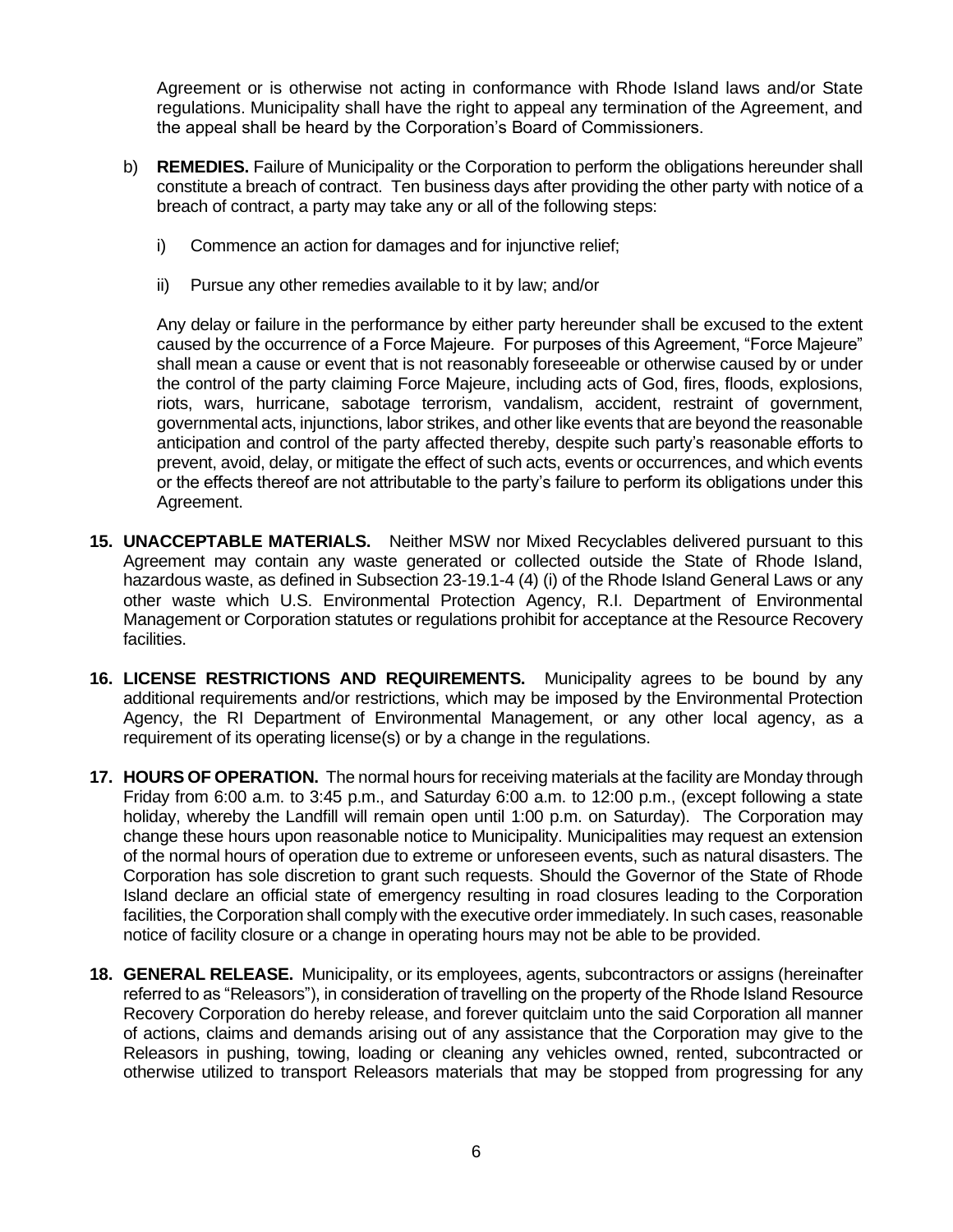reason whatsoever.

- **19. ASSIGNMENTS.** Municipality may not assign, transfer, broker or otherwise vest in any other municipality, entity or person, any of its rights or obligations under this Agreement. Corporation may sell or assign any of its rights or obligations under this Agreement to any other entity, provided that Corporation shall provide written notice of same to Municipality within fifteen (15) days of the assignment provided, however, that assignee agrees to undertake the obligations herein.
- **20. GOVERNING LAW.** This Agreement shall be deemed to be a contract entered into and made pursuant to the laws of the State of Rhode Island and shall in all respects be governed, construed, applied and enforced in accordance with the laws of said state.
- **21. ENTIRE AGREEMENT.** This Agreement and incorporated attachments represents the entire understanding reached between the parties hereto with respect to Municipality's use of the Corporation's Facilities, and shall supersede or replace any prior understandings or agreements, whether or not in writing. Any modifications hereof shall be in writing and shall be signed by appropriate authorized representatives of Municipality and Corporation.
- **22. SEVERABILITY.** If any provision of this Agreement is declared invalid by any tribunal, the remaining provisions of the Agreement shall not be affected thereby.

# **23. ATTACHMENTS.**

- (1) On-Site Safety Policy
- (2) Municipal Solid Waste Disposal Fee Pricing Structure and Procedure
- (3) Rhode Island Resource Recovery Annual Municipal Solid Waste Cap Allotments
- (4) Materials Acceptance Criteria
- (5) Municipal Transfer Policy & Form
- (6) Fee Schedule
- (7) Municipal Leaf and Yard Debris Cap Sharing Policy & Form
- (8) Compost Distribution Policy
- (9) Recycling Profit Share Reporting Form
- (10) Municipal Grant Policy

During the term of this Agreement, the Corporation will provide 30 days notice to the municipality prior to adopting any revisions to pertinent attachments, excepting the Fee Schedule which shall remain in effect without revision for the term of the Agreement.